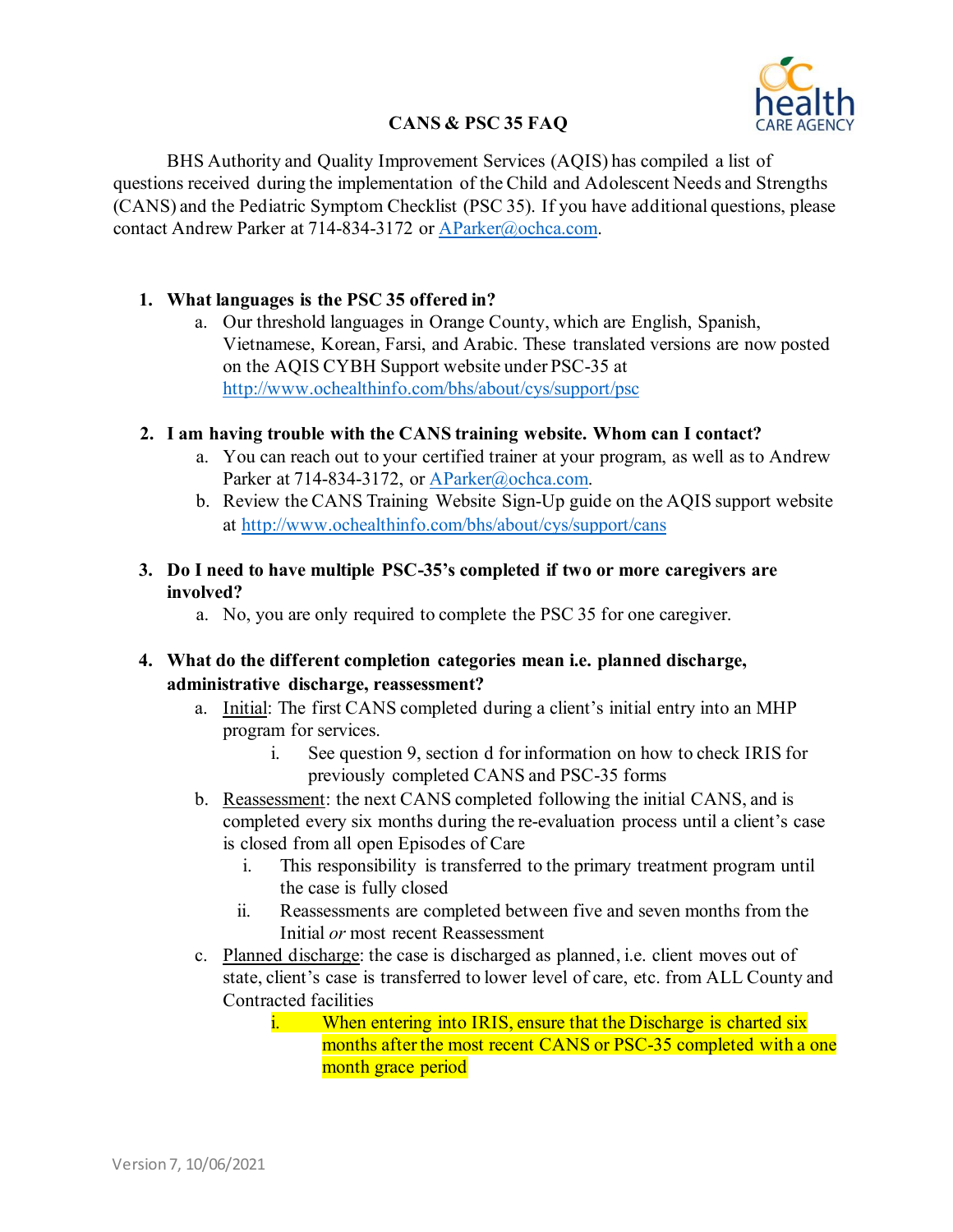- ii. Discharge CANS and PSC-35 follow the same timeline rules as **Reassessments**
- iii. Otherwise, utilize the Administrative Close as described below
- d. Administrative Close: the case is discharged due to no contact
	- i. CANS is still completed in this case
	- ii. PSC form is entered into IRIS
	- iii. Use the Administrative Close when completing a closing CANS or PSC-35 less than five months or more than seven months since the most recently completed measure
- e. Urgent: only choose this if completing a CANS outside of the above categories
	- i. For example, the client's treatment plan changes radically, necessitating an update to the CANS

## **5. What are the client age ranges for the CANS and PSC 35?**

- a. CANS completion is required for clients age 6 through age 20. Once the client turns 21, CANS is no longer required.
- b. Age for PSC 35 completion is **3 through 18** when a parent/caregiver is involved in treatment. **This now includes clients aged 18.**
	- i Even if there is not an identified parent or caregiver, clinicians are still required to complete the form in IRIS without data.
		- 1 Please use the PSC-35 workflow found on the AQIS Support website for a walkthrough on how to enter the PSC-35 into IRIS from Contracted providers
		- 2 A CANS workflow is also available on the AQIS Support website

# **6. What happens when a client ages out of the administration range?**

- a. A final CANS should be completed prior to the client's 21st birthday, and should be coded as a Discharge CANS *if the most recent CANS was performed and entered six months prior.*
	- i In the event that your client drops out of services around the time they are approaching their 21<sup>st</sup> birthday, code as an Administrative Close CANS
- b. A final PSC-35 should be completed prior to the client's 19<sup>th</sup> birthday, and should be coded as a Discharge PSC-35 *if the most recent CANS was performed and entered six months prior.*
	- i In the event that your client drops out of services around the time they are approaching their 19<sup>st</sup> birthday, code as an Administrative Close PSC-35.
- c. Please stop administration of CANS or PSC-35 once a client is out of the administration range
- d. Discharge CANS and PSC-35 follows the same timeline rules as Reassessments, meaning, they are only valid if submitted six months after the most recent CANS or PSC-35.
- **7. How do we code/bill for completing the CANS and PSC 35?**
	- a. Code/bill as Assessment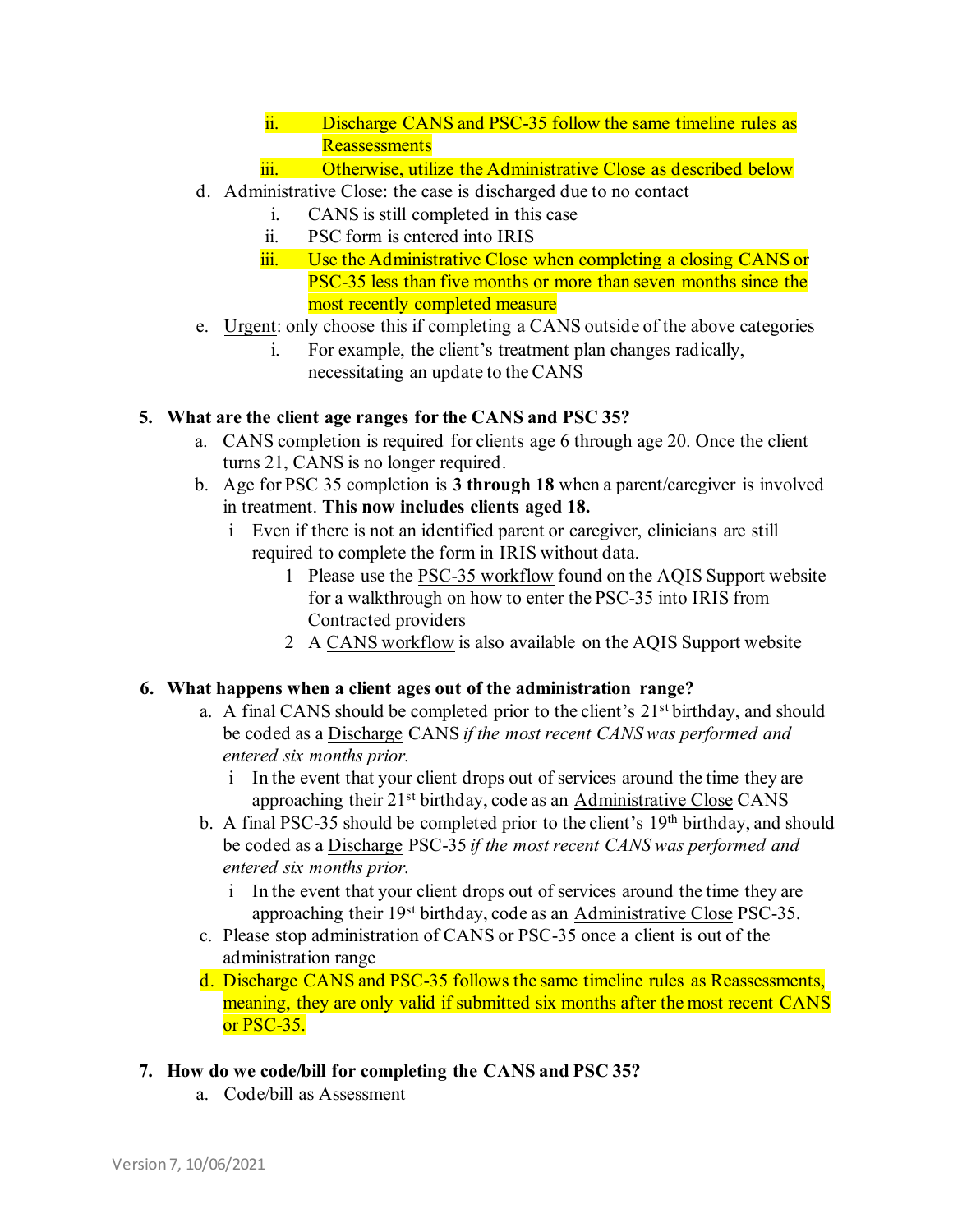b. If client is eligible for Pathways to Wellbeing, and you are assessing or reassessing a client's Needs and Strengths in a Child Family Team Meeting, code as ICC.

### **8. What is the administration frequency of the CANS and PSC 35?**

- a. Completion takes place during the following intervals:
	- i. Intake (by the end of the sixty day assessment period)
	- ii. Every six months
	- iii. Upon discharge
- b. There is a thirty-day window before and after the due date to complete CANS and PSC-35, and upload the results to IRIS.
	- i. For example, if a client's Initial CANS and PSC-35 were completed on 04/22/2019, the first Reassessment forms can be completed anytime between 09/22/2019 and 11/22/2019.

#### **9. Do we complete CANS and PSC-35 every time we complete an assessment?**

- a. No. If another program has already completed a CANS or PSC-35, then the next one will not be due until six months after the prior date of administration.
- b. Although CANS and PSC-35 gather information relevant to treatment planning, these measures will sometimes be completed outside of a client's assessment or reassessment time period.
- c. It is important to consider Coordination of Care when completing CANS and PSC-35 with clients.
	- i Tracking the date of a client's Initial CANS would help calculate when a Reassessment CANS is due.
	- ii This information can and should be communicated during Coordination of Care.
- d. Dates of previous CANS and PSC-35 completion can be looked up in IRIS for reference in the following locations:
	- i. County: you can see CANS and PSC-35 documents in the Clinical Documents section of your client's chart in EHR, or in Form Browser.
	- ii. Contract: look up CANS and PSC-35 documents in Form Browser section of your client's chart in the EHR.
	- iii. See question 24 for more information.

#### **10. When multiple programs have the case, who completes these forms?**

- a. If multiple County-operated and/or Contracted programs are involved, then the **Primary Therapist** should complete the CANS and PSC-35.
	- i. For example, a County Regional clinic assesses a case, and then immediately refers said case to a Contract agency for treatment; then the Contract agency completes the forms, as the client's primary therapist will be located at the Contract agency
	- ii. Another example: a client receiving services at CYBH East Region is referred to YRC Central. Client's Primary Therapist should be the one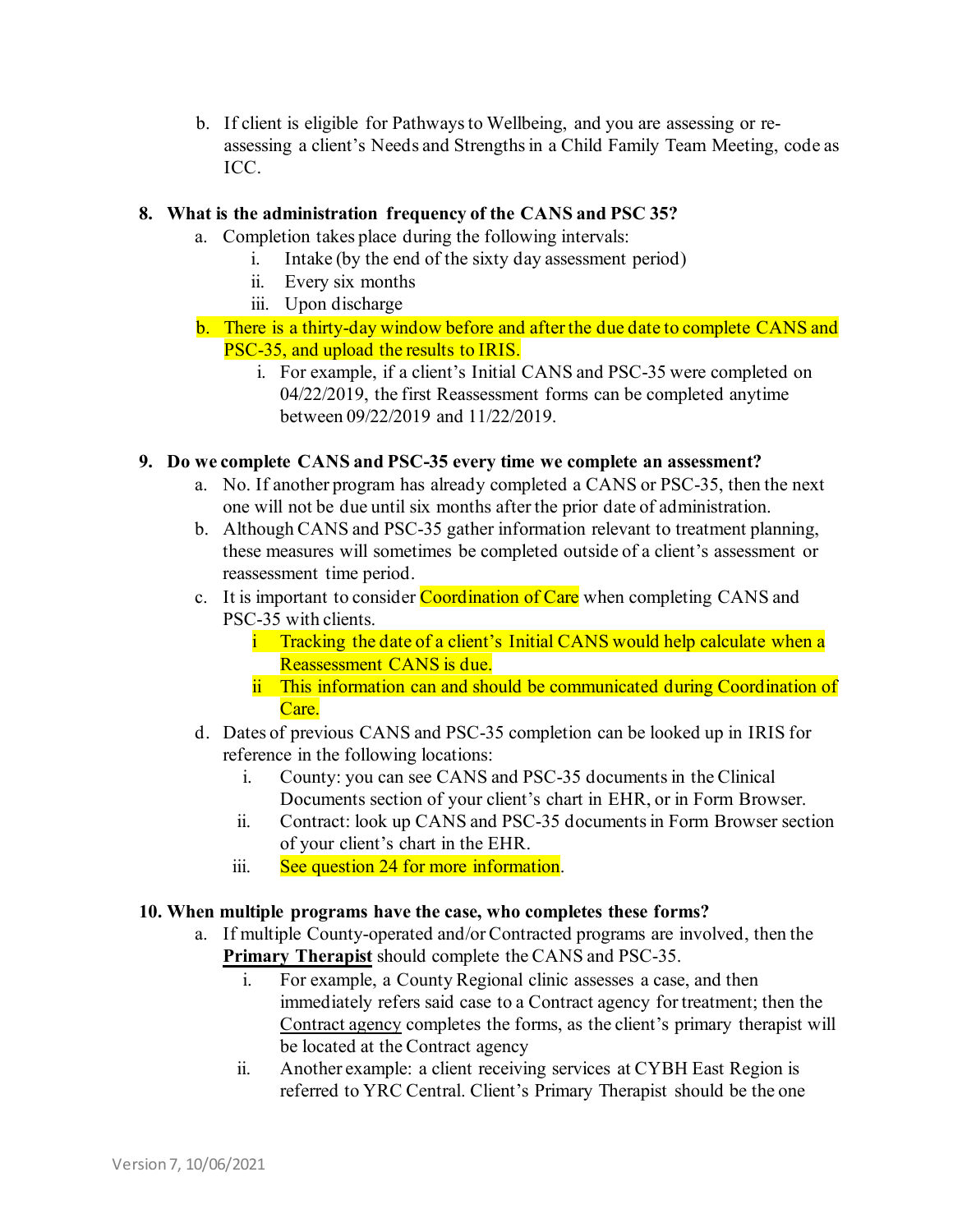completing the CANS and PSC-35. This will likely be the therapist at YRC Central, however; check with your supervisor as to who should be completing the forms.

- b. If the program with the Primary Therapist eventually closes the case and the other provider continues, the new Primary Therapist at the remaining program would take over completion of the forms. *This information can and should be communicated during the transfer and coordination of care process.*
	- 1 The six-month mark for completing Reassessment CANS and PSC-35 is calculated off of the Initial CANS and PSC-35, even if the case has been transferred
- c. No client should have a CANS Discharge or Administrative Close completed until the client leaves our system of care, and the client's case is closed from all MHP programs.
- **11. What do you do with the CANS and PSC 35 if it is time to complete and the youth is in custody or in the hospital?** 
	- a. Complete the CANS even if the youth is in custody or in hospital.
	- b. **If** you have contact with the client's parent/guardian, complete the PSC 35. Complete the form in IRIS regardless.
	- c. The CANS and PSC 35 completions would be non-billable services in this case.

# **12. If a client is also open with SSA, does the MHP provider also need to complete the CANS? \*UPDATED\* \*SEE QUESTION 25 FOR MORE\***

- a. Yes. SSA began their implementation of the CANS in March 2019, and will be phased in gradually across their system of care
- b. Both MHP provider and SSA will be collaborating to complete the CANS together, and will be entering the joint CANS into their respective systems
	- i Workflows on clients in dependency are available on the CANS support webpage at<http://www.ochealthinfo.com/bhs/about/cys/support/cans>

# **13. Is SSA completing the PSC 35 too?**

a. No.

# **14. Will the contract providers be trained in how to enter the CANS and PSC 35 in IRIS?**

- a. Both the CANS and PSC-35 are available in IRIS for entry.
- b. Training and guidance have been provided. Training is being provided by the BHS Front Office Coordination Team.
- c. If your program is not yet entering the CANS and PSC-35 into IRIS, or, if your program requires additional training and support:
	- i Please contact the BHS Front Office Coordination Team at 714-834-6007, or e-mail at [bhsirisfrontofficesupport@ochca.com](mailto:bhsirisfrontofficesupport@ochca.com)
- d. For an illustrated guide on how to enter the CANS and PSC-35 for Contracted providers, please visit the following website links: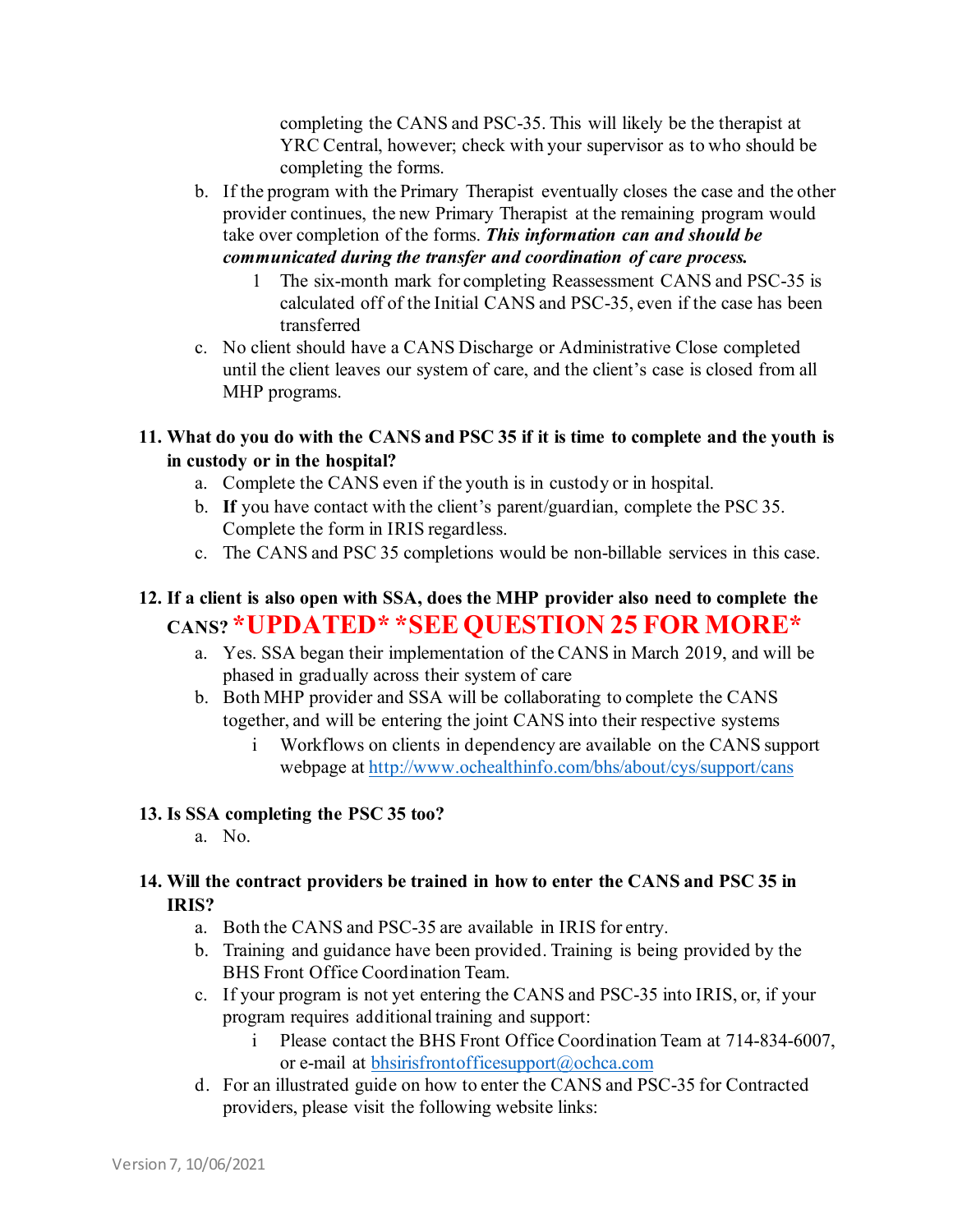- i CANS[: http://www.ochealthinfo.com/bhs/about/cys/support/cans](http://www.ochealthinfo.com/bhs/about/cys/support/cans)
- ii PSC-35:<http://www.ochealthinfo.com/bhs/about/cys/support/psc>

#### **15. Is there already a standardized way to analyze the data for the CANS and PSC 35, or will we be creating one ourselves?**

- a. The State is collecting baseline data at this time. AQIS will provide guidance on the CANS as development continues.
- b. For analysis of the PSC 35, please consult the interpretation guide provided by Bright Futures, the organization responsible for developing our version of the PSC 35.
	- i This is posted on the AQIS CYBH support website, and can be provided by the Service Chiefs or Contract Monitors
	- ii Massachusetts General Hospital elaborated on the scoring and interpretation of the PSC-35. More information can be found here: [https://www.massgeneral.org/psychiatry/services/treatmentprograms.aspx?id=](https://www.massgeneral.org/psychiatry/services/treatmentprograms.aspx?id=2088&display=scoring) [2088&display=scoring](https://www.massgeneral.org/psychiatry/services/treatmentprograms.aspx?id=2088&display=scoring)

#### **16. When will data from the CANS and PSC 35 be collected?**

a. Data is regularly uploaded by IT and is being sent to the State at monthly intervals.

#### **17. Will the CANS and PSC forms be sent out to the providers or should they download from a website?**

- a. Both the CANS-50 and the PSC-35 are now posted on the AQIS-CYBH Support website
	- i CANS[: https://www.ochealthinfo.com/bhs/about/cys/support/cans](https://www.ochealthinfo.com/bhs/about/cys/support/cans)
	- ii PSC-35:<https://www.ochealthinfo.com/bhs/about/cys/support/psc>

#### **18. Who can administer the CANS?**

- a. Staff who are CANS-certified can complete the CANS
- b. If you are uncertain as to whether you or your staff are to be certified in completing the CANS, please contact your Service Chief or Contract Monitor

#### **19. When working with non-Medi-Cal ERMHS cases, do we complete the CANS? What about the PSC-35?**

a. Yes, all cases have both a CANS and PSC-35 completed.

#### **20. Where can I get information and support about the use of IRIS to enter the CANS and PSC-35?**

a. For County clinical staff completing the CANS and PSC-35 themselves in IRIS, please contact the BHS IRIS Liaison Team at 714-347-0388, or e-mail at [bhsirisliaisonteam@ochca.com](mailto:bhsirisliaisonteam@ochca.com)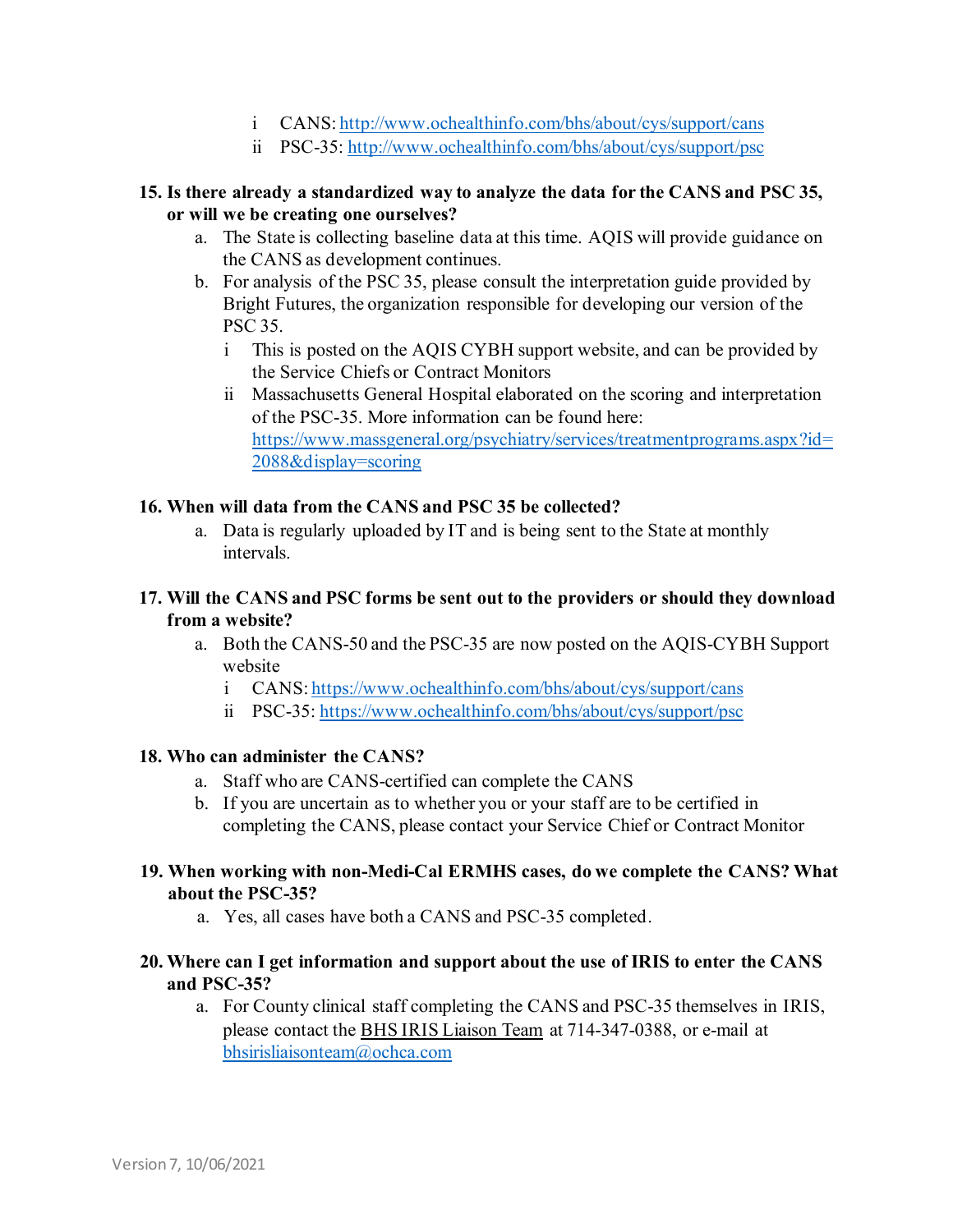b. For County and Contract front office support staff, please contact the BHS Front Office Coordination Team at 714-834-6007, or e-mail at [bhsirisfrontofficesupport@ochca.com](mailto:bhsirisfrontofficesupport@ochca.com)

#### **21. Once the CANS and PSC-35 have been completed and entered into IRIS, what do we do with the forms?**

- a. County programs:
	- i If client and/or client's parent/caregiver requests their CANS to take home after completion, give them a copy, and scan the CANS form into IRIS, then shred afterwards.
		- 1 If CANS is not shared, enter into IRIS and then shred.
	- ii Always scan the parent/guardian's completed PSC-35 after entering the form into IRIS
- b. Contract programs: put these forms in the client's chart according to your usual procedure after entering into IRIS.

#### **22. One of my cases is referred to WRAP for wraparound services. Do we continue to complete the CANS and PSC-35?**

- a. No, not in this case. WRAP is responsible for completing CANS and PSC-35 in cases they are involved in.
- b. WRAP will also be responsible for completing CANS on SSA's behalf as well.

## **23.I received an e-mail regarding data correction. Whom can I contact for support? \*UPDATED\***

- a. Reach out to the BHS IRIS Liaison Team at 714-347-0388, or [bhsirisliaisonteam@ochca.com.](mailto:bhsirisliaisonteam@ochca.com)
- b. Be sure to send e-mails securely if including PHI
- c. Development of reports in IRIS continues in coordination with IT, IRIS Liaisons, and Data Analytics Team – stay tuned!

## **24. Are County clinics able to view CANS and PSC-35 entered by Contracted agencies in IRIS? What about a Contracted agency viewing CANS and PSC-35 performed by County clinics?**

- a. Yes, both scenarios are possible. For a **County** program, you can view CANS and PSC-35 in either Clinical Documents or Form Browser in a client's chart.
	- i You can see who completed the form and under which facility when viewing the form in either Clinical Documents or Form Browser
	- ii You can adjust the timeframe of when you are looking in the chart via the grey bar as pictured below by using the arrows to the left and right. Use the left arrow on the left side to view forms completed earlier than 2019
- b. For a **Contracted** agency, you can use the Form Browser section of the client's chart in IRIS
	- i You can adjust the timeframe of when you are looking in the chart via the grey bar as pictured below by using the arrows to the left and right. Use the